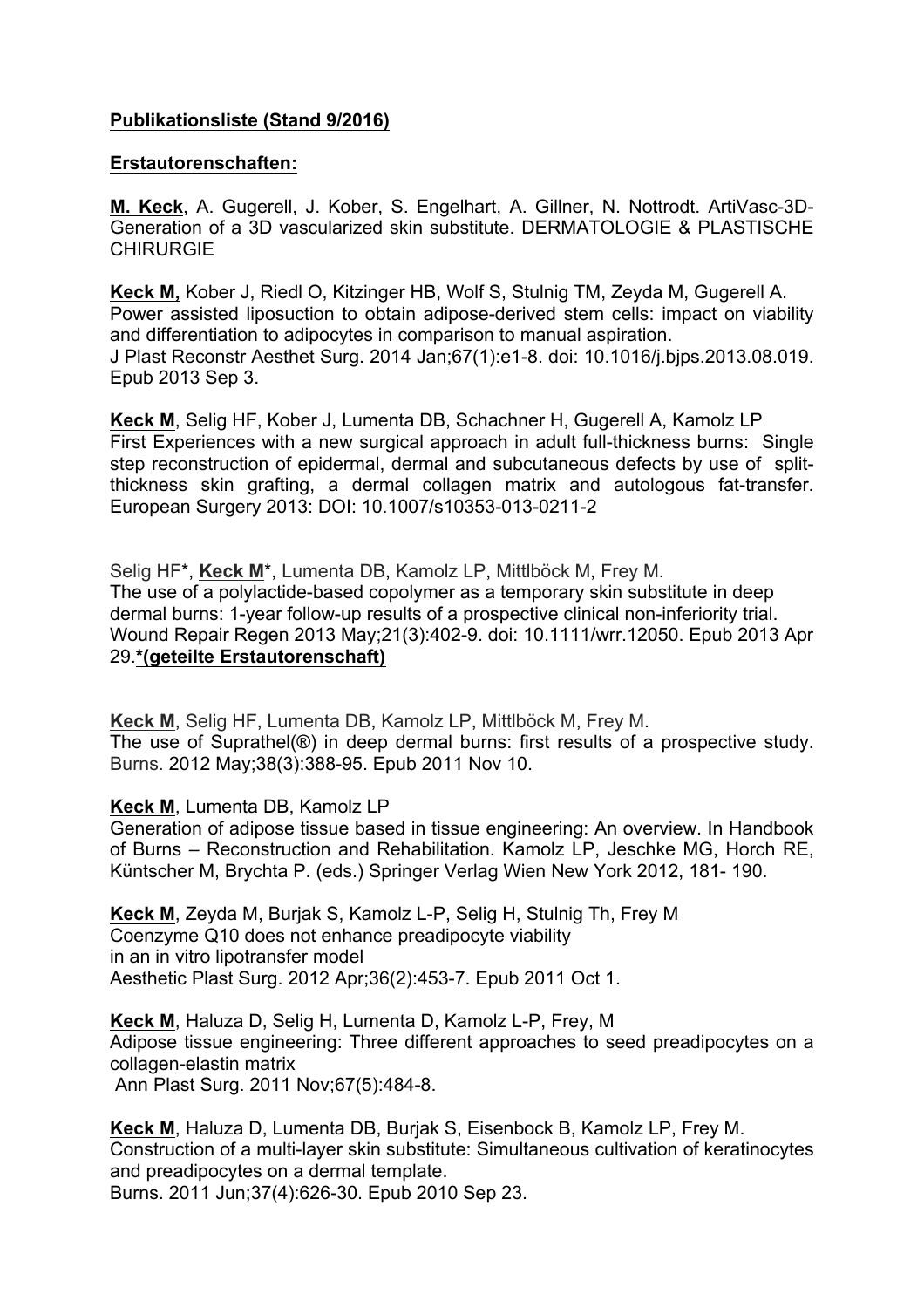**Keck M**, Kamolz L, Frey M: Tissue Engineering Generation of adipose tissue: an overview of current standards and possibilities. European Surgery 2010;42(4):164. DOI: 10.1007/s10353-010-0548-8

**Keck M**, Zeyda M, Gollinger K, Burjak S, Kamolz LP, Frey M, Stulnig TM. Local anesthetics have a major impact on viability of preadipocytes and their differentiation into adipocytes. Plast Reconstr Surg. 2010 Nov;126(5):1500-5.

**Keck M**, Haluza D, Lumenta D, Kamolz L-P, Frey, M A Dermal Substitute (Matriderm(R)) Is Serving As A Scaffold for Adipose Tissue Engineering: First Results of An in Vitro Study Plastic & Reconstructive Surgery. 124(2S):688-689, August 2009.

**Keck M**, Haluza D, Eisenbock B, Burjak S, Kamolz L-P, Frey M Cultivation of keratinocytes and preadipocytes on a collagen-elastin scaffold (Matriderm®): First results of an *in-vitro* study Eur Surg (2009) 41/4: 189–193

**Keck M**, Lumenta DB, Kamolz LP, Frey M Burn in the elderly. Burns (2009), Dec;35(8):1071-9

**Keck M**, Janke J, Ueberreiter K. Viability of Preadipocytes In Vitro: The Influence of Local Anesthetics and pH. Dermatol Surg. 2009; 35 (8):1251-657

**Keck M**, Herndon DH, Kamolz LP, Frey M, Jeschke MG Review article: Pathophysiology of burns Wien Med Wochenschr (2009) 159/13–14: 327–336

**Keck M**, Ueberreiter K. Successful correction of an adherent scar on the dorsal hand with Matriderm®. Handchir Mikrochir Plast Chir. 2008 Jun;40(3):197-200. Epub 2008 Jun 11.

**Keck M**, Janke J, Ueberreiter K. Vitalitätsunterschiede von Präadipozyten unter dem Einfluss verschiedener Lokalanästhetika. HaMiPla 2007;39:1-5

**Keck M**, Kaye K, Thieme I, Ueberreiter K. Vertical mammaplasty: postoperative changes, complications and patient evaluation. Can j Plast Surg 2007;15(1): 41-43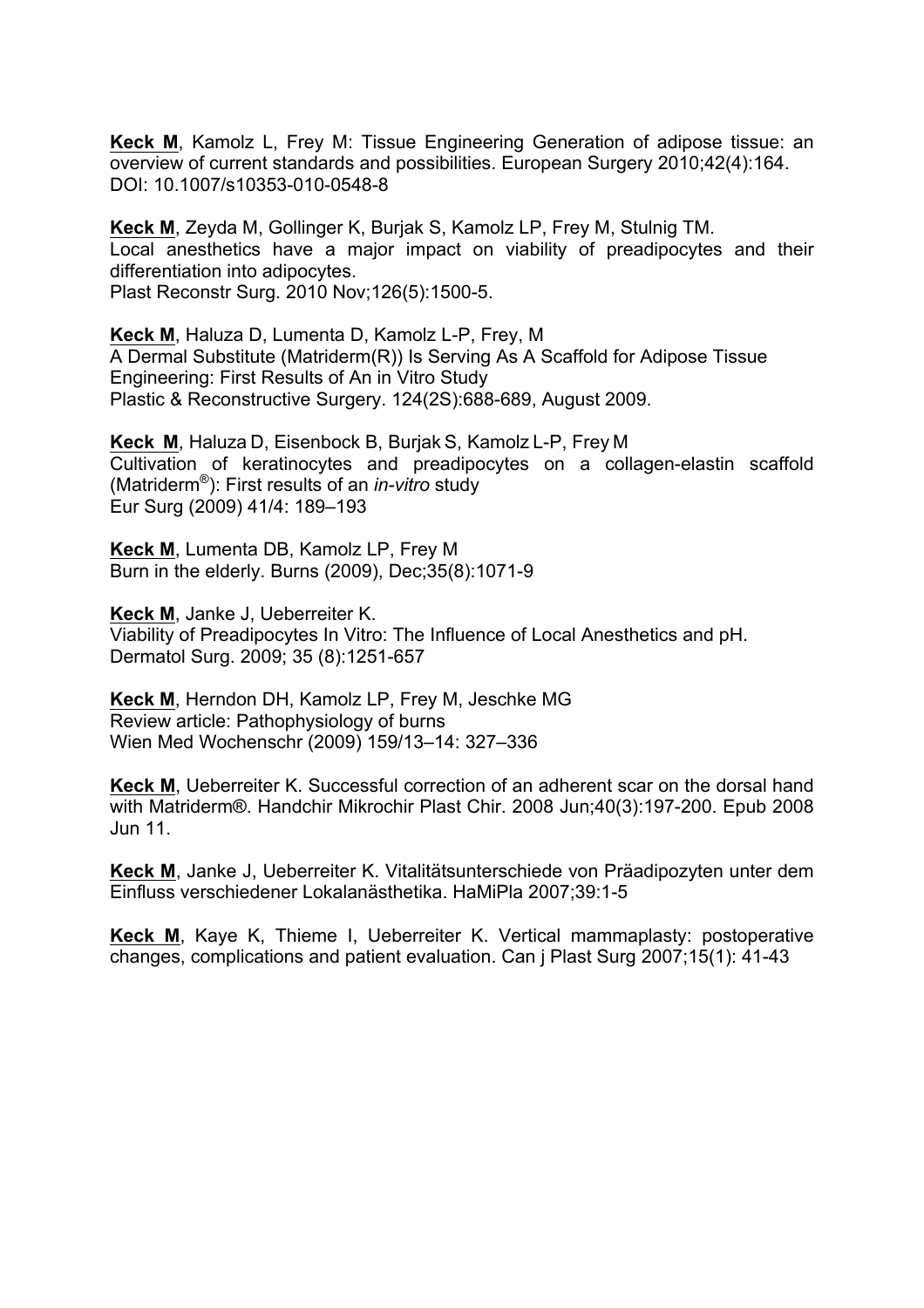## **Letzautorenschaften:**

Kober J, Gugerell A, Schmid M, Kamolz LP, **Keck M**. Generation of a Fibrin Based Three-Layered Skin Substitute. Biomed Res Int. 2015;2015:170427. doi: 10.1155/2015/170427. Epub 2015 Jul 7.

Gugerell A, Neumann A, Kober J, Tammaro L, Hoch E, Schnabelrauch M, Kamolz L, Kasper C, **Keck M.**

Adipose-derived stem cells cultivated on electrospun l-lactide/glycolide copolymer fleece and gelatin hydrogels under flow conditions - aiming physiological reality in hypodermis tissue engineering.

Burns. 2015 Feb;41(1):163-71. doi: 10.1016/j.burns.2014.06.010. Epub 2014 Nov 4.

Kober J, Gugerell A, Schmid M, Zeyda M, Buchberger E, Nickl S, Hacker S, Ankersmit HJ, **Keck M.**

Wound Healing Effect of Conditioned Media Obtained From Adipose Tissue on Human Skin Cells: A Comparative in Vitro Study.

Ann Plast Surg. 2014 Sep 30. [Epub ahead of print]

Gugerell A, Kober J, Schmid M, Nickl S, Kamolz LP, **Keck M.**

Botulinum toxin A and lidocaine have an impact on adipose-derived stem cells, fibroblasts, and mature adipocytes in vitro.

J Plast Reconstr Aesthet Surg. 2014 Sep;67(9):1276-81. doi: 10.1016/j.bjps.2014.05.029. Epub 2014 May 24.

Gugerell A, Kober J, Laube T, Walter T, Nürnberger S, Grönniger E, Brönneke S, Wyrwa R, Schnabelrauch M, **Keck M**.

Electrospun poly(ester-Urethane)- and poly(ester-Urethane-Urea) fleeces as promising tissue engineering scaffolds for adipose-derived stem cells.

PLoS One. 2014 Mar 4;9(3):e90676. doi: 10.1371/journal.pone.0090676. eCollection 2014.

## **Co-Autorenschaften:**

Paprottka FJ, Krezdorn N, Lohmeyer JA, Young K, Kuhbier J, **Keck M**, Rösler SK, Dohse NK, Hebebrand D.

Plastic reconstructive surgery techniques using VRAM or gracilis flaps in order to successfully treat complex urogenital fistulas.

J Plast Reconstr Aesthet Surg. 2016 Jan;69(1):128-37. doi: 10.1016/j.bjps.2015.08.026. Epub 2015 Sep 3.

Leitner L, Jürets A, Itariu BK, **Keck M**, Prager G, Langer F, Grablowitz V, Zeyda M, Stulnig TM. Osteopontin promotes aromatase expression and estradiol production in human adipocytes. Breast Cancer Res Treat. 2015 Nov;154(1):63-9. doi: 10.1007/s10549-015-3603-0. Epub 2015 Oct 20.

Fochtmann A, Forstner C, **Keck M**, Muschitz G, Presterl E, Ihra G, Rath T. Clinical significance of Candida colonization of central vascular catheters in patients with major burns requiring intensive care. Intensive Care Med. 2015 Apr 9.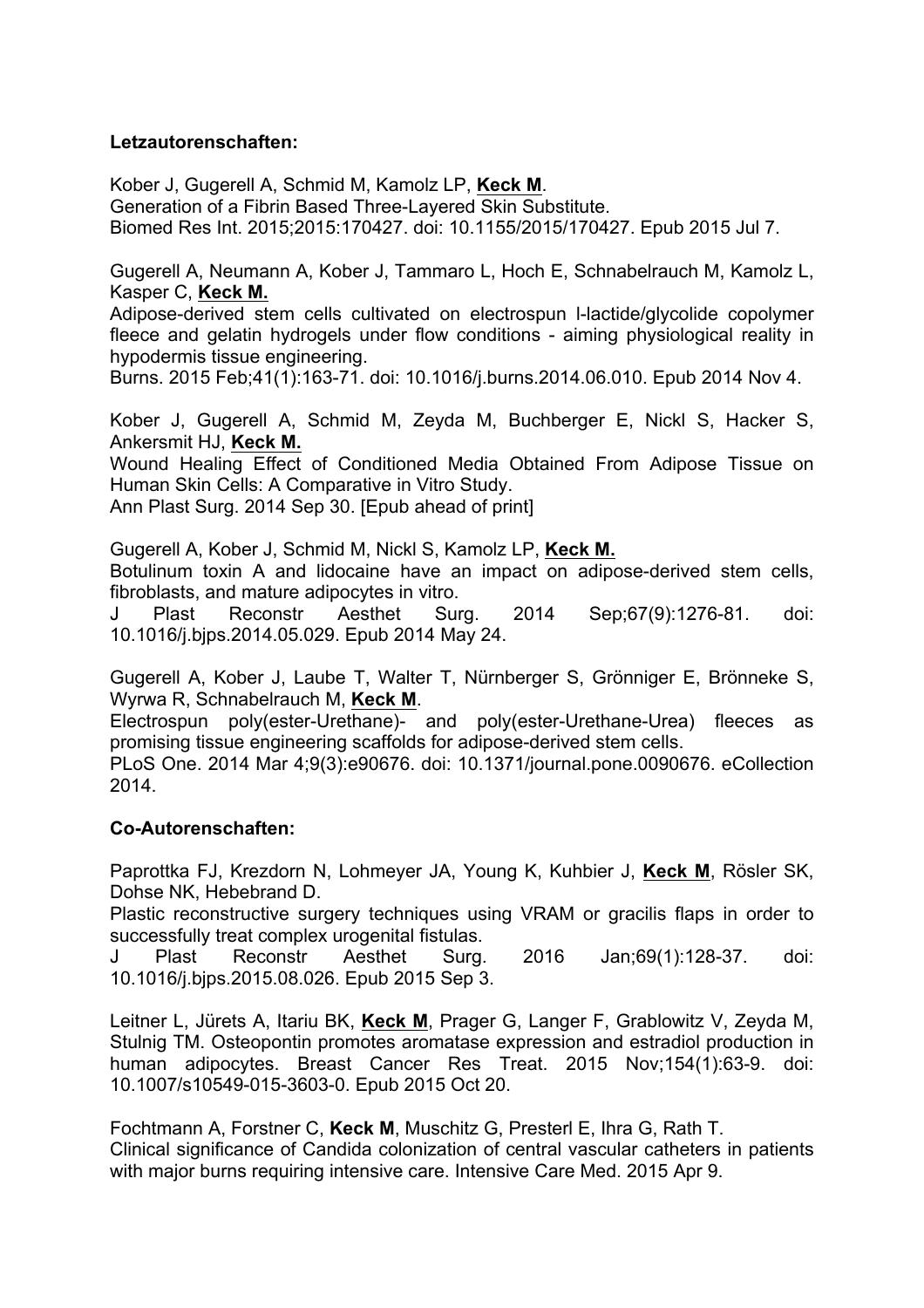Lukas Leitner, Karina Schuch, Alexander Juerets, Bianca K. Itariu, **Maike Keck**, Oskar Aszmann, Gerhard Prager, Guenther Staffler, Maximilian Zeyda, Thomas M. Stulnig. Matrix metalloprotease cleavage of osteopontin enhances its effects on human adipocyte 2 function which can be blocked with a monoclonal antibody. Accepted in Obesity 12/2014

L.P. Kamolz, D.B. Lumenta, D. Parvizi, M. Wiedner, I. Justich, **M. Keck**, K. Pfurtscheller, M. Schintler<sup>1</sup> Skin graft fixation in severe burns: use of topical negative pressure Ann Burns Fire Disasters. 2014 Sep 30; 27(3): 141–145. Published online 2014 Sep 30

L. Tammaro, V. Vittoria, A. Gugerell, J. Kober, **M. Keck**, M. Malin, J. Seppala Electrospun matrices as surrounding layer for artificial vascularised 3D scaffolds Journal of tissue engineering and regenerative medicine. 01/2014; 8:461-461.

Alexandra Fochtmann, Christina Forstner, Michael Hagmann, **Maike Keck,** Gabriela Muschitz, Elisabeth Presterl, Gerald Ihra, Thomas Rath Predisposing factors for candidemia in patients with major burns Burns. 01/2014;

Gabriela K. Muschitz, Alexandra Fochtmann, **Maike Keck**, Gerald C. Ihra, Martina Mittlböck, Susanna Lang, Martin Schindl, Thomas Rath Non-occlusive mesenteric ischemia: The prevalent cause of gastrointestinal infarction in patients with severe burn injuries Injury 01/2014

Kamolz LP, **Keck M**, Kasper C.: Wharton's jelly mesenchymal stem cells promote wound healing and tissue regeneration. Stem Cell Res Ther. 2014 May 2;5(3):62. doi: 10.1186/scrt451.

Fochtmann A, **Keck M**, Rath T, Mittlböck M. Re: Tissue expansion: Things we should keep in mind. Burns. 2013 Apr 15. pii: S0305-4179(13)00072-7. doi: 10.1016/j.burns.2013.02.014. [Epub ahead of print] No abstract available.

Fochtmann A, **Keck M**, Mittlböck M, Rath T.

Tissue expansion for correction of scars due to burn and other causes: A retrospective comparative study of various complications. Burns. 2012 Dec 28. doi:pii: S0305-4179(12)00352-X. 10.1016/j.burns.2012.10.020. [

Kober J, **Keck M**. Comparison of Three Different Harvesting Methods to Obtain Preadipocytes: Impact on Viability and Differentiation to Adipocytes. Plastic & Reconstructive Surgery. 130(2):482, August 2012. doi: 10.1097/01.prs.0000418406.49074.d1

Zeyda M, Wernly B, Demyanets S, Kaun C, Hämmerle M, Hantusch B, Schranz M, Neuhofer A, Itariu BK, **Keck M**, Prager G, Wojta J, Stulnig TM. Severe obesity increases adipose tissue expression of interleukin-33 and its receptor ST2, both predominantly detectable in endothelial cells of human adipose tissue.